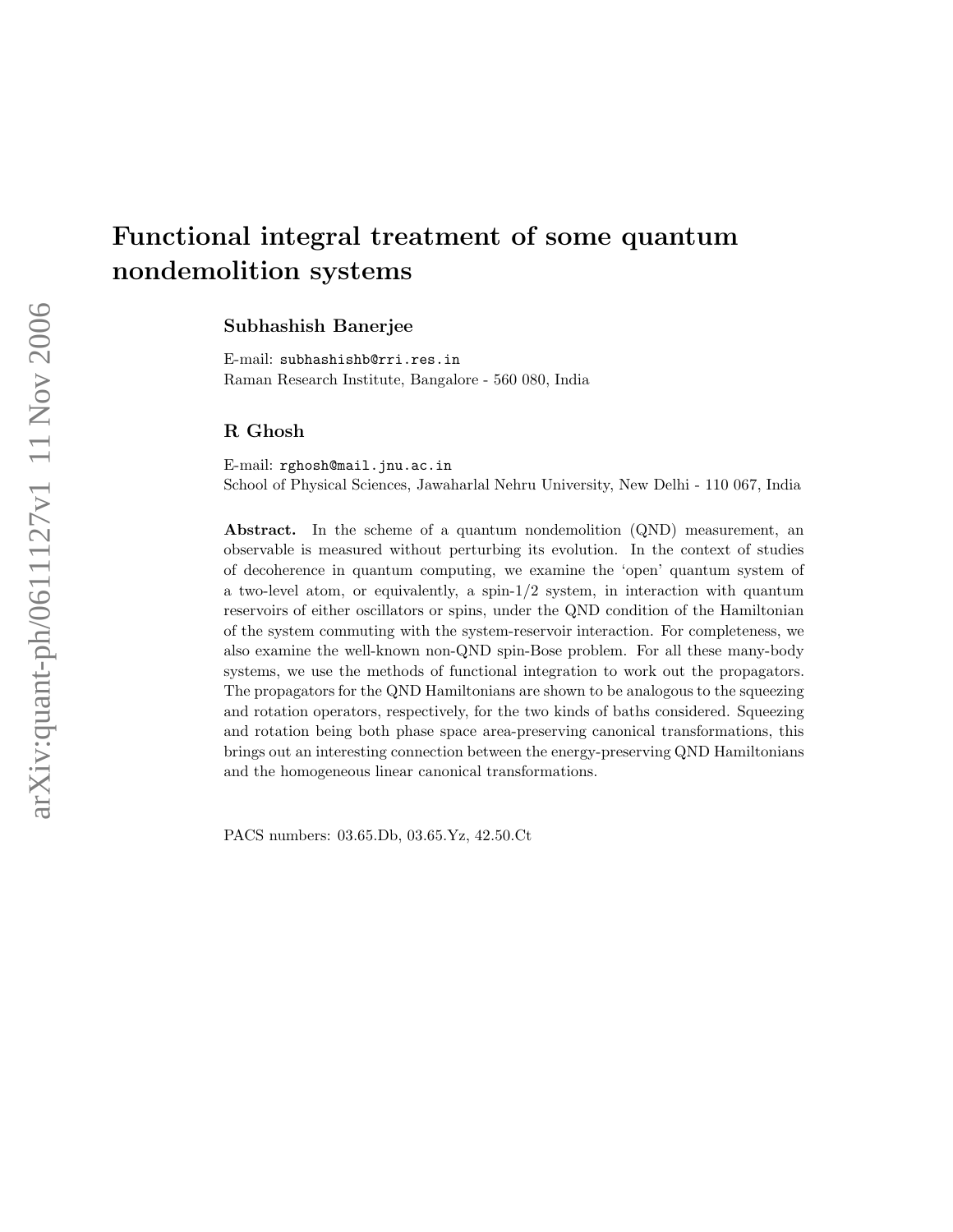## 1. Introduction

In the scheme of a quantum nondemolition (QND) measurement, an observable is measured without perturbing its free motion. Such a scheme was originally introduced in the context of the detection of gravitational waves [1]. It was to counter the quantum mechanical unpredictability that in general would disturb the system being measured. The dynamical evolution of a system immediately following a measurement limits the class of observables that may be measured repeatedly with arbitrary precision, with the influence of the measurement apparatus on the system being confined strictly to the conjugate observables. Observables having this feature are called QND or back-action evasion observables [2, 3, 4]. In addition to its relevance in ultrasensitive measurements, a QND scheme provides a way to prepare quantum mechanical states which may otherwise be difficult to create, such as Fock states with a specific number of particles. One of the original proposals for a quantum optical QND scheme was that involving the Kerr medium [5], which changes its refractive index as a function of the number of photons in the 'signal' pump laser. The advent of experimental methods for producing Bose-Einstein condensation (BEC) enables us to make progress in the matter-wave analogue of the optical QND experiments. In the context of research into BEC, QND schemes with atoms are particularly valuable, for instance, in engineering entangled states or Schrödinger's cat states. A state preparation with BEC has recently been performed in the form of squeezed state creation in an optical lattice [6]. In a different context, it has been shown that the accuracy of atomic interferometry can be improved by using QND measurements of the atomic populations at the inputs to the interferometer [7].

No system of interest, except the entire universe, can be thought of as an isolated system – all subsets of the universe are in fact 'open' systems, each surrounded by a larger system constituting its environment. The theory of open quantum systems provides a natural route for reconciliation of dissipation and decoherence with the process of quantization. In this picture, friction or damping comes about by the transfer of energy from the 'small' system (the system of interest) to the 'large' environment. The energy, once transferred, disappears into the environment and is not given back within any time of physical relevance. Ford, Kac and Mazur [8] suggested the first microscopic model describing dissipative effects in which the system was assumed to be coupled to a reservoir of an infinite number of harmonic oscillators. Interest in quantum dissipation, using the system-environment approach, was intensified by the works of Caldeira and Leggett [9], and Zurek [10] among others. The path-integral approach, developed by Feynman and Vernon [11], was used by Caldeira and Leggett [9], and the reduced dynamics of the system of interest was followed taking into account the influence of its environment, quantified by the influence functional. In the model of the fluctuating or "Brownian" motion of a quantum particle studied by Caldeira and Leggett [9], the coordinate of the particle was coupled linearly to the harmonic oscillator reservoir, and it was also assumed that the system and the environment were initially factorized. The treatment of the quantum Brownian motion has since been generalized to the physically reasonable initial condition of a mixed state of the system and its environment by Hakim and Ambegaokar [12], Smith and Caldeira [13], Grabert, Schramm and Ingold [14], and by us for the case of a system in a Stern-Gerlach potential [15], and also for the quantum Brownian motion with nonlinear system-environment couplings [16].

An open system Hamiltonian is of the QND type if the Hamiltonian  $H<sub>S</sub>$  of the system commutes with the Hamiltonian  $H_{SR}$  describing the system-reservoir interaction, i.e.,  $H_{SR}$ is a constant of motion generated by  $H<sub>S</sub>$ . Interestingly, such a system may still undergo decoherence or dephasing without any dissipation of energy [17, 18].

In this paper, we study such QND 'open system' Hamiltonians of particular interest in the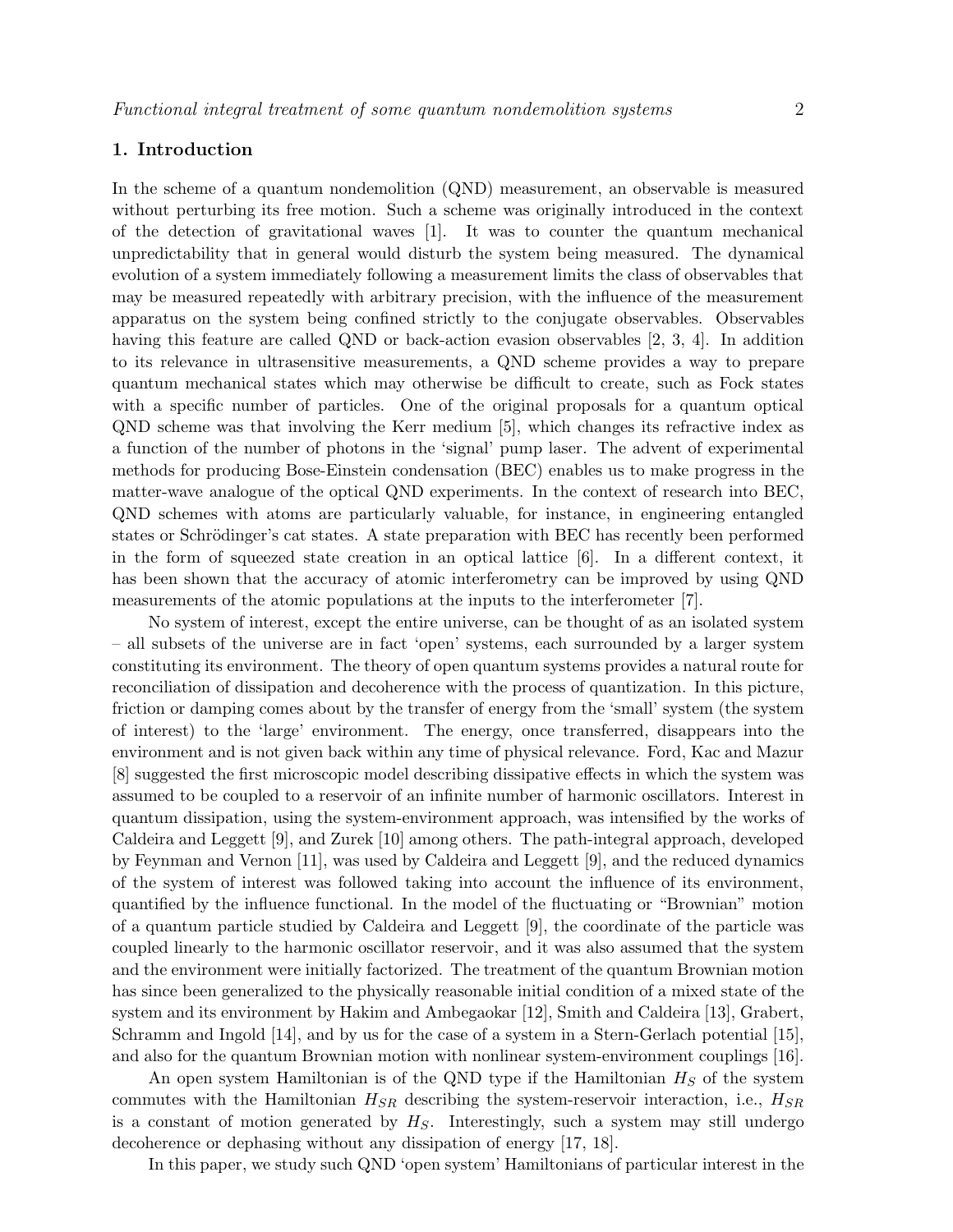context of decoherence in quantum computing, and obtain the propagators of the composite systems explicitly using path integral methods, for two different models of the environment. The aim is to shed some light on the problem of QND measurement schemes. Can one draw upon any familiar symmetries to connect with the time-evolution operation of these QND systems of immense physical importance?

We take our system to be a two-level atom, or equivalently, a spin- $1/2$  system. We consider two types of environment, describable as baths of either oscillators or spins. One cannot in general map a spin-bath to an oscillator-bath (or vice versa); they constitute distinct universality classes of quantum environment [19]. The first case of oscillator-bath models (originated by Feynman and Vernon [11]) describes delocalized environmental modes. For the spin-bath, on the other hand, the finite Hilbert space of each spin makes it appropriate for describing the low-energy dynamics of a set of localized environmental modes. A difficulty associated with handling path integrals for spins comes from the discrete matrix nature of the spin-Hamiltonians. This difficulty is overcome by bosonizing the Hamiltonian by representing the spin angular momentum operators in terms of boson operators following Schwinger's theory of angular momentum [20].

We then use the Bargmann representation [21] for all the boson operators. The Schrödinger representation of quantum states diagonalizes the position operator, expressing pure states as wave functions, whereas the Bargmann representation diagonalizes the creation operator  $b^{\dagger}$ , and expresses each state vector  $|\psi\rangle$  in the Hilbert state H as an entire analytic function  $f(\alpha)$  of a complex variable  $\alpha$ . The association  $|\psi\rangle \longrightarrow f(\alpha)$  can be written conveniently in terms of the normalized coherent states  $|\alpha\rangle$  which are the right eigenstates of the annihilation operator b:

$$
b|\alpha\rangle = \alpha|\alpha\rangle,
$$
  

$$
\langle \alpha'|\alpha\rangle = \exp\left(-\frac{1}{2}|\alpha'|^2 - \frac{1}{2}|\alpha|^2 + \alpha'^*\alpha\right),
$$

giving

$$
f(\alpha) = e^{-|\alpha|^2/2} \langle \alpha^* | \psi \rangle.
$$

We obtain the explicit propagators for these many-body systems from those of the expanded bosonized forms by appropriate projection.

The propagators for the QND Hamiltonians with an oscillator bath and a spin bath are shown to be analogous to the squeezing and rotation operators, respectively, which are both phase space area-preserving canonical transformations. This suggests an interesting connection between the energy-preserving QND Hamiltonians and the homogeneous linear canonical transformations, which would need further systematic probing.

The plan of the paper is as follows. In section 2 we take up the case of a QND-type of open system Hamiltonian where the bath is a bosonic one of harmonic oscillators. In section 2.1 we consider a case, which is a variant of the previous one, wherein we include an external mode in resonance with the atomic transition and obtain its propagator. In section 2.2 we discuss the non-QND variant of the Hamiltonian which usually occurs in the literature in discussions of the spin-Bose problem [22, 23]. In section 3 we treat the case of a QND-type of open system Hamiltonian where the bath is composed of two-level systems or spins. The structure of the propagators in the two cases of the oscillator and spin baths is discussed in section 4, and in section 5 we present our conclusions.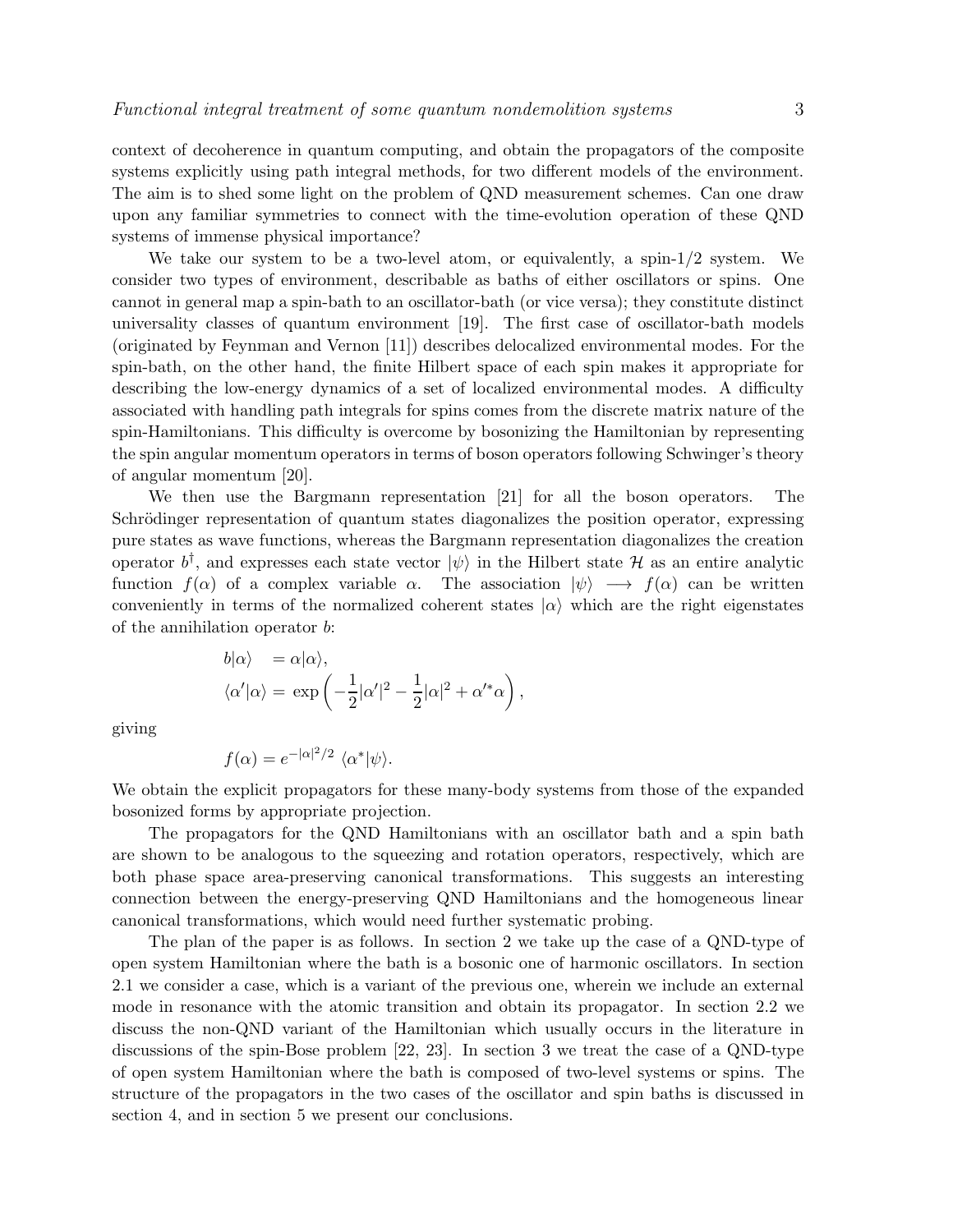# 2. Bath of harmonic oscillators

We first take the case where the system is a two-level atom interacting with a bosonic bath of harmonic oscillators with a QND type of coupling. Such a model has been studied [24, 25, 26] in the context of the influence of decoherence in quantum computation. The total system evolves under the Hamiltonian,

$$
H_1 = H_S + H_R + H_{SR}
$$
  
=  $\frac{\hbar \omega}{2} \sigma_z + \sum_{k=1}^M \hbar \omega_k b_k^{\dagger} b_k + \left(\frac{\hbar \omega}{2}\right) \sum_{k=1}^M g_k (b_k + b_k^{\dagger}) \sigma_z.$  (1)

Here  $H_S$ ,  $H_R$  and  $H_{SR}$  stand for the Hamiltonians of the system, reservoir, and systemreservoir interaction, respectively. We have made use of the equivalence of a two-level atom and a spin-1/2 system,  $\sigma_x$ ,  $\sigma_z$  denote the standard Pauli spin matrices and are related to the spinflipping (or atomic raising and lowering) operators  $S_+$  and  $S_-$ :  $\sigma_x = S_+ + S_-, \sigma_z = 2S_+S_- - 1$ . In (1)  $b_k^{\dagger}$  $k, k$  denote the Bose creation and annihilation operators for the M oscillators of frequency  $\omega_k$  representing the reservoir,  $g_k$  stands for the coupling constant (assumed real) for the interaction of the field with the spin. Since  $[H_S, H_{SR}] = 0$ , the Hamiltonian (1) is of QND type.

The explicit propagator  $\exp(-\frac{iHt}{\hbar})$  $\frac{Ht}{\hbar}$ ) for the Hamiltonian (1) is obtained by using functional integration and bosonization [22, 27]. In order to express the spin angular momentum operators in terms of boson operators, we employ Schwinger's theory of angular momentum [20] by which any angular momentum can be represented in terms of a pair of boson operators with the usual commutation rules. The spin operators  $\sigma_z$  and  $\sigma_x$  can be written in terms of the boson operators  $a_{\beta}$ ,  $a_{\beta}^{\dagger}$  $\frac{1}{\beta}$  and  $a_{\gamma}$ ,  $a_{\gamma}^{\dagger}$  as

$$
\sigma_z = a^{\dagger}_{\gamma} a_{\gamma} - a^{\dagger}_{\beta} a_{\beta},
$$
  

$$
\sigma_x = a^{\dagger}_{\gamma} a_{\beta} + a^{\dagger}_{\beta} a_{\gamma}.
$$

In the Bargmann representation [21] the actions of b and  $b^{\dagger}$  are

$$
b^{\dagger} f(\alpha) = \alpha^* f(\alpha),
$$
  

$$
b f(\alpha) = \frac{df(\alpha)}{d\alpha^*},
$$
\n(2)

where  $|\alpha\rangle$  is the normalized coherent state. The spin operator becomes

$$
\sigma_z \longrightarrow \left(\gamma^* \frac{\partial}{\partial \gamma^*} - \beta^* \frac{\partial}{\partial \beta^*}\right). \tag{3}
$$

Here the variable  $\beta^*$  is associated with the spin-down state and the variable  $\gamma^*$  with the spin-up state.

The bosonized form of the Hamiltonian (1) is

$$
H_{B_1} = \frac{\hbar\omega}{2} \left( \gamma^* \frac{\partial}{\partial \gamma^*} - \beta^* \frac{\partial}{\partial \beta^*} \right) + \sum_{k=1}^M \hbar\omega_k \alpha_k^* \frac{\partial}{\partial \alpha_k^*} + \frac{\hbar\omega}{2} \sum_{k=1}^M g_k \left( \alpha_k^* + \frac{\partial}{\partial \alpha_k^*} \right) \left( \gamma^* \frac{\partial}{\partial \gamma^*} - \beta^* \frac{\partial}{\partial \beta^*} \right).
$$
\n(4)

Here  $\alpha_k^*$ ,  $\frac{\partial}{\partial \alpha_k^*}$  are the Bargmann representations for  $b_k^{\dagger}$  $k \nvert k$  and  $b_k$ , respectively. A particular solution of the Schrödinger equation for the bosonized Hamiltonian  $(4)$  is

$$
U_1 = U_{00}\beta^*\beta' + U_{01}\beta^*\gamma' + U_{10}\gamma^*\beta' + U_{11}\gamma^*\gamma',
$$
\n(5)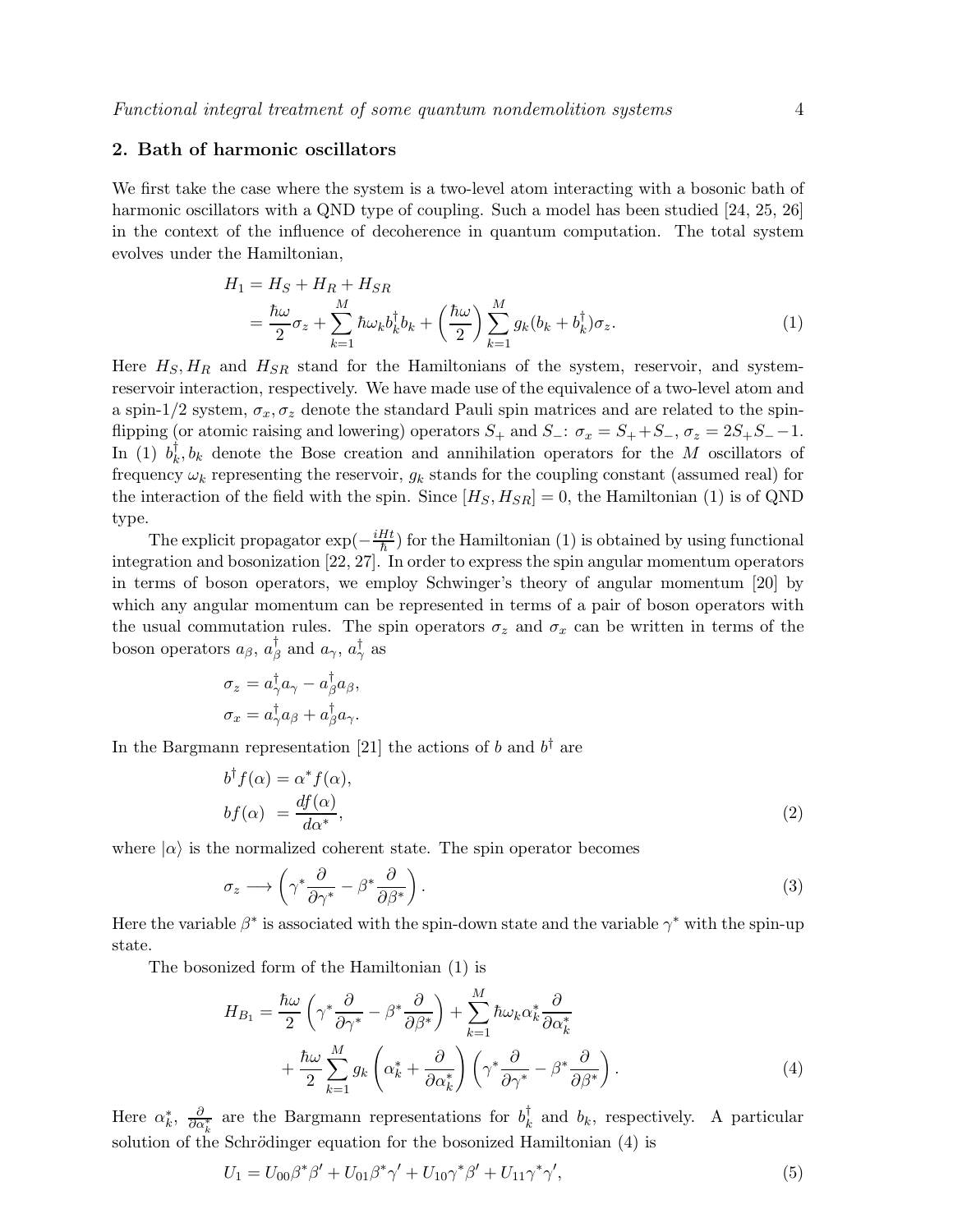where the amplitude  $U_{ij}$  are functions of time as well as the coherent state variables associated with the boson oscillators, with the initial condition

$$
U_{ij}(t=0) = \exp\left\{\sum_{k=1}^{M} \alpha_k^* \alpha_k'\right\} \delta_{ij} \qquad (i, j = 0, 1).
$$
 (6)

The initial state for the expanded propagator associated with the bosonized Hamiltonian (5) is

$$
U(t=0) = \exp\left\{\sum_{k=1}^{M} \alpha_k^* \alpha_k'\right\} \exp\left\{\beta^* \beta' + \gamma^* \gamma'\right\}.
$$
 (7)

If the Hamiltonian is in the normal form given by  $H(\alpha^*, \frac{\partial}{\partial \alpha^*}, t)$ , the associated propagator is given as a path integral over coherent state variables as [28]

$$
U(\alpha^*, t; \alpha', 0) = \int \mathbf{D}\{\alpha\} \exp\left\{ \sum_{0 \leq \tau < t} \alpha^*(\tau + \alpha(\tau) - \frac{i}{\hbar} \int_0^t d\tau H(\alpha^*(\tau +), \alpha(\tau), \tau) \right\} . (8)
$$

Here  $\Sigma$  $0 \leq \tau < t$  $\alpha^*(\tau+) \alpha(\tau)$  stands for  $\sum^{N-1}$  $j=0$  $\alpha^*(\tau_{j+1})\alpha(\tau_j)$  in the subdivision of the internal  $[0,t]$ , i.e., where  $\tau$  stands for  $\tau_j$ ,  $\tau$  stands for the next point  $\tau_{j+1}$  in the subdivision. Also, in the subdivision scheme,

$$
\int_{0}^{t} d\tau H\left(\alpha^{*}(\tau+), \alpha(\tau), \tau\right) = \sum_{j=0}^{N-1} H\left(\alpha^{*}(\tau_{j+1}), \alpha(\tau_{j}), \tau_{j}\right) \Delta \tau_{j}.
$$

Here the path differential in (8) is

$$
\mathbf{D}^2\{\alpha\} = \prod_{0 < \tau < t} D^2 \alpha(\tau),\tag{9}
$$

where the weighted differential is

$$
D^2\alpha(\tau) = \frac{1}{\pi} \exp\left(-|\alpha(\tau)|^2\right) d^2\alpha(\tau). \tag{10}
$$

Using (8), the propagator for the bosonized Hamiltonian (4) is

$$
u_1(\alpha^*, \beta^*, \gamma^*, t; \alpha', \beta', \gamma', 0) = \int \mathbf{D}^2 {\alpha} \mathbf{D}^2 {\beta} \mathbf{D}^2 {\gamma}
$$
  
\n
$$
\times \exp \left\{ \sum_{0 \leq \tau < t} \left[ \sum_{k=1}^M \alpha_k^* (\tau+) \alpha_k(\tau) + \beta^* (\tau+) \beta(\tau) + \gamma^* (\tau+) \gamma(\tau) \right] \right\}
$$
  
\n
$$
- i \sum_{k=1}^M \int_0^t d\tau \omega_k \alpha_k^* (\tau+) \alpha_k(\tau)
$$
  
\n
$$
- i \frac{\omega}{2} \int_0^t d\tau \left[ \gamma^* (\tau+) \gamma(\tau) - \beta^* (\tau+) \beta(\tau) \right]
$$
  
\n
$$
- i \frac{\omega}{2} \sum_{k=1}^M \int_0^t d\tau g_k \left[ \alpha_k^* (\tau+) + \alpha_k(\tau) \right] \left[ \gamma^* (\tau+) \gamma(\tau) - \beta^* (\tau+) \beta(\tau) \right]
$$
  
\n
$$
- \beta^* (\tau+) \beta(\tau) \right] \bigg\}.
$$
 (11)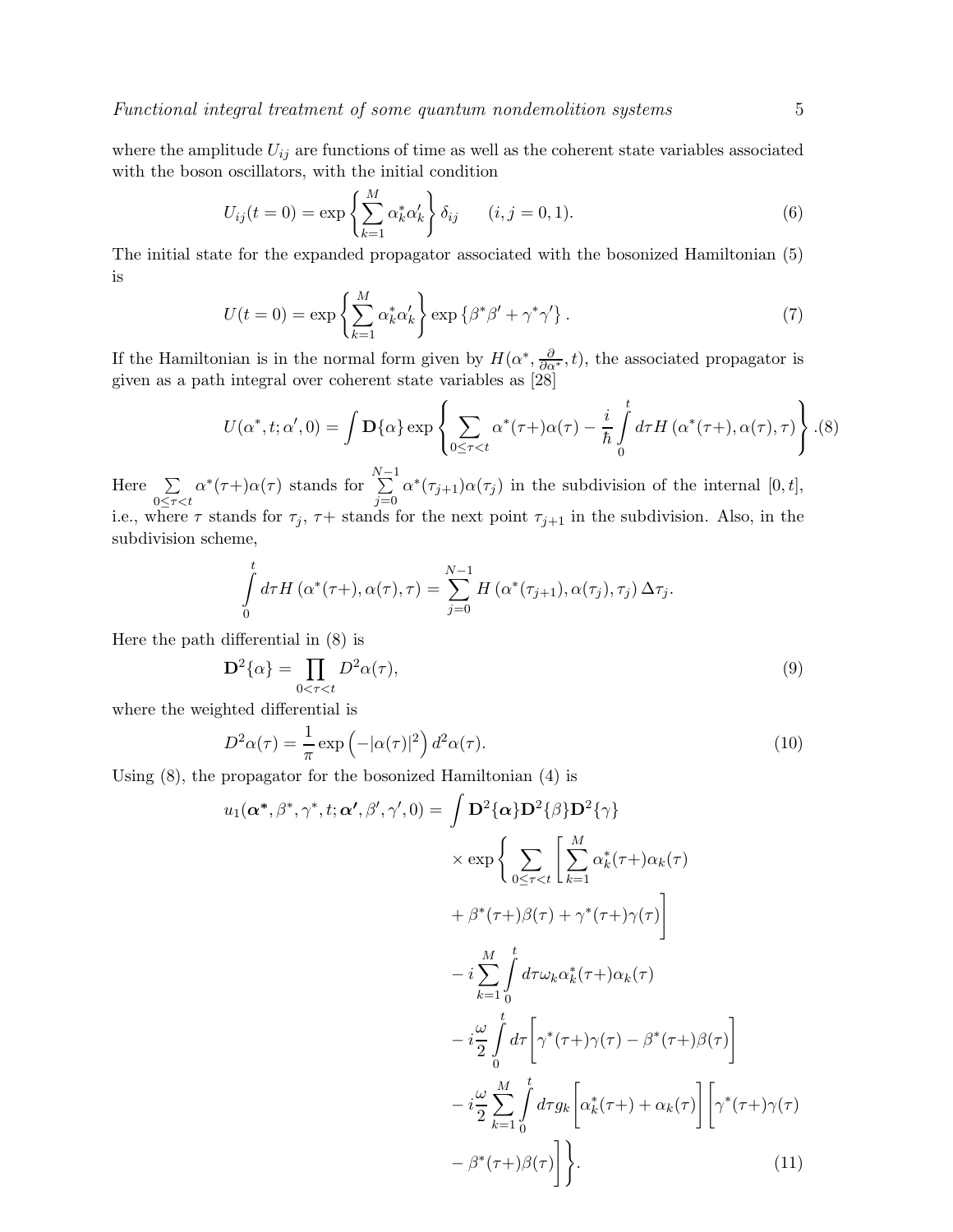Functional integral treatment of some quantum nondemolition systems 6

In Eq. (11)  $\boldsymbol{\alpha}$  is a vector with components  $\{\alpha_k\}$ , and  $\mathbf{D}^2\{\boldsymbol{\alpha}\} = \prod_{k=1}^M \mathbf{D}^2\{\alpha_k\}$ .

Now we introduce a complex auxiliary field  $f(\tau)$  to decouple the interaction term in (11) as

$$
\exp\left(-\frac{i\omega}{2}\sum_{k=1}^{M}\int_{0}^{t}d\tau g_{k}\left[\alpha_{k}^{*}(\tau+\right)+\alpha_{k}(\tau)\right]\left[\gamma^{*}(\tau+\gamma(\tau)-\beta^{*}(\tau+\beta(\tau))\right]
$$
\n
$$
=\int \mathbf{D}^{2}\lbrace f\rbrace \exp\left[-i\sum_{k=1}^{M}\int_{0}^{t}d\tau f^{*}(\tau)g_{k}\left(\alpha_{k}^{*}(\tau+\right)+\alpha_{k}(\tau)\right)\right]
$$
\n
$$
\times \exp\left[\int_{0}^{t}d\tau f(\tau)\frac{\omega}{2}\left(\gamma^{*}(\tau+\gamma(\tau)-\beta^{*}(\tau+\beta(\tau))\right)\right].
$$
\n(12)

Here we have used the  $\delta$ -functional identify, [22]

$$
\int \mathbf{D}^2 \{x\} P[x^*(t)] \exp \left\{ \int_0^t d\tau y(\tau) x(\tau) \right\} = P[y(t)], \tag{13}
$$

where  $\mathbf{D}^2\{x\}$  is the functional differential

$$
\mathbf{D}^2\{x\} = \exp\left(-\int_0^t d\tau |x(\tau)|^2\right) \prod_{0 \le \tau < t} \left(\frac{d\tau}{\pi}\right) d^2x(\tau),\tag{14}
$$

and  $\mathbf{P}[x^*(t)]$  is an explicit functional of  $x^*$  only. Using (12), the bosonized propagator (11) can be written as

$$
u_1(\boldsymbol{\alpha^*}, \beta^*, \gamma^*, t; \boldsymbol{\alpha'}, \beta', \gamma', 0) = \int \mathbf{D}^2 \{f\} G_1(\boldsymbol{\alpha^*}, t; \boldsymbol{\alpha'}, 0; [f^*])
$$
  
 
$$
\times N_1(\beta^*, \gamma^*, t; \beta', \gamma', 0; [f]).
$$
 (15)

Here  $G_1$  stands for the propagator for

$$
H_{G_1} = \hbar \sum_{k=1}^{M} \left[ \omega_k \alpha_k^* \frac{\partial}{\partial \alpha_k^*} + f^*(t) g_k \alpha_k^* + f^*(t) g_k \alpha_k \right],
$$
\n(16)

 $\mathcal{N}_1$  is the propagator for

$$
H_{N_1} = \frac{\hbar\omega}{2} \left( \gamma^* \frac{\partial}{\partial \gamma^*} - \beta^* \frac{\partial}{\partial \beta^*} \right) + \frac{i\hbar\omega}{2} f(t) \left( \gamma^* \frac{\partial}{\partial \gamma^*} - \beta^* \frac{\partial}{\partial \beta^*} \right). \tag{17}
$$

These obey the Schrödinger equations  $i\hbar \frac{\partial}{\partial t}G_1 = H_{G_1}G_1$ ,  $i\hbar \frac{\partial}{\partial t}N_1 = H_{N1}N_1$  with the initial conditions

$$
G_1(t=0) = \exp\left\{\sum_{k=1}^M \alpha_k^* \alpha_k'\right\},\,
$$
  

$$
N_1(t=0) = \exp\left\{\beta^* \beta' + \gamma^* \gamma'\right\}.
$$
 (18)

The propagator  $G_1$  is given by

$$
G_{1} = \exp\left\{\sum_{k=1}^{M} \alpha_{k}^{*} \alpha_{k}^{\prime} e^{-i\omega_{k}t} - \sum_{k=1}^{M} \left[ i\alpha_{k}^{*} g_{k} \int_{0}^{t} d\tau f^{*}(\tau) e^{-i\omega_{k}(t-\tau)} \right. \\ + i\alpha_{k}^{\prime} g_{k} \int_{0}^{t} d\tau e^{-i\omega_{k}\tau} f^{*}(\tau) \\ + g_{k}^{2} \int_{0}^{t} d\tau \int_{0}^{\tau} d\tau^{\prime} e^{-i\omega_{k}(\tau-\tau^{\prime})} f^{*}(\tau) f^{*}(\tau^{\prime}) \right] \bigg\}.
$$
 (19)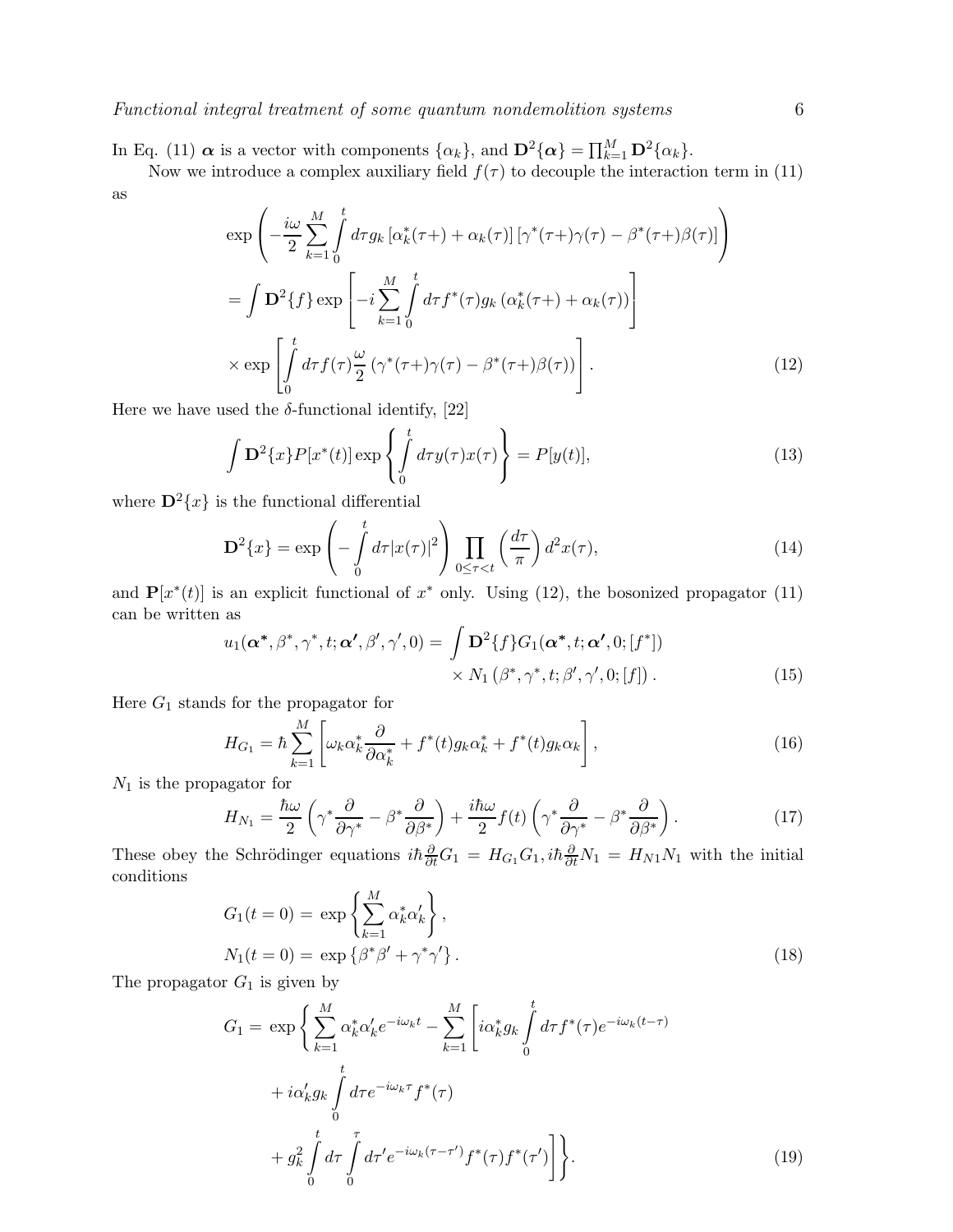The propagator  $N_1$  is given by

$$
N_1 = \exp \{ Q_{00} \beta^* \beta' + Q_{01} \beta^* \gamma' + Q_{10} \gamma^* \beta' + Q_{11} \gamma^* \gamma' \}
$$
  
= 
$$
\sum_{l=0}^{\infty} \frac{1}{l!} \left[ (\beta^*, \gamma^*) Q \left( \frac{\beta'}{\gamma'} \right) \right]^l.
$$
 (20)

Here  $Q(t)$  is given by

$$
Q(t) = \exp\left(\frac{i\omega}{2}\sigma_z t - \frac{\omega}{2}\sigma_z \int_0^t d\tau f(\tau)\right),\tag{21}
$$

with  $Q_{ij}(0) = \delta_{ij}, Q(0) = I$ .

Thus the propagator for the bosonized Hamiltonian (4) as given by (15) becomes

$$
u_1 = \sum_{l=0}^{\infty} \int \mathbf{D}^2 \{ f \} G_1 \frac{1}{l!} \left[ (\beta^*, \gamma^*) Q \left( \frac{\beta'}{\gamma'} \right) \right]^l.
$$
 (22)

The propagator for the Hamiltonian (1) is obtained from (22) by taking the  $l = 1$  term in the above equation. By making use of the  $\delta$ -functional identity (13) the amplitudes of the propagator for the Hamiltonian (1) are obtained in matrix form as

$$
u_1 = \begin{pmatrix} U_{00} & U_{01} \\ U_{10} & U_{11} \end{pmatrix} = \exp\left\{ \sum_{k=1}^M \alpha_k^* \alpha_k' e^{-i\omega_k t} \right\} \times e^A \begin{pmatrix} e^B & 0 \\ 0 & e^{-B} \end{pmatrix},
$$
 (23)

where

$$
A = i\left(\frac{\omega}{2}\right)^2 \sum_{k=1}^M \frac{g_k^2}{\omega_k} t - \left(\frac{\omega}{2}\right)^2 \sum_{k=1}^M \frac{g_k^2}{\omega_k^2} \left(1 - e^{-i\omega_k t}\right),\tag{24}
$$

$$
B = \sum_{k=1}^{M} \phi_k \left( \alpha_k^* + \alpha_k' \right) + i \frac{\omega}{2} t,\tag{25}
$$

$$
\phi_k = \frac{\omega}{2} \frac{g_k}{\omega_k} \left( 1 - e^{-i\omega_k t} \right). \tag{26}
$$

Here we associate the values  $\alpha^*$  with time t and  $\alpha'$  with time  $t = 0$  as is also evident from (8). The simple form of the last term on the right-hand side of (23) reveals the QND nature of the system-reservoir coupling. Since we are considering the unitary dynamics of the complete Hamiltonian (1) there is no decoherence, and the propagator (23) does not have any off-diagonal terms. In a treatment of the system alone, i.e., an open system analysis of Eq. (1) after the tracing over the reservoir degrees of freedom, it has been shown [25] that the population, i.e., the diagonal elements of the reduced density matrix of the system remain constant in time while the off-diagonal elements that are a signature of the quantum coherences decay due to decoherence, as expected.

Note that though the commonly used coordinate-coupling model describing a free particle in a bosonic bath, explicitly solved by Hakim and Ambegaokar [12], with

$$
H = \frac{P^2}{2} + \frac{1}{2} \sum_{j=1}^{M} \left( p_j^2 + \omega_j^2 (q_j - Q)^2 \right),\tag{27}
$$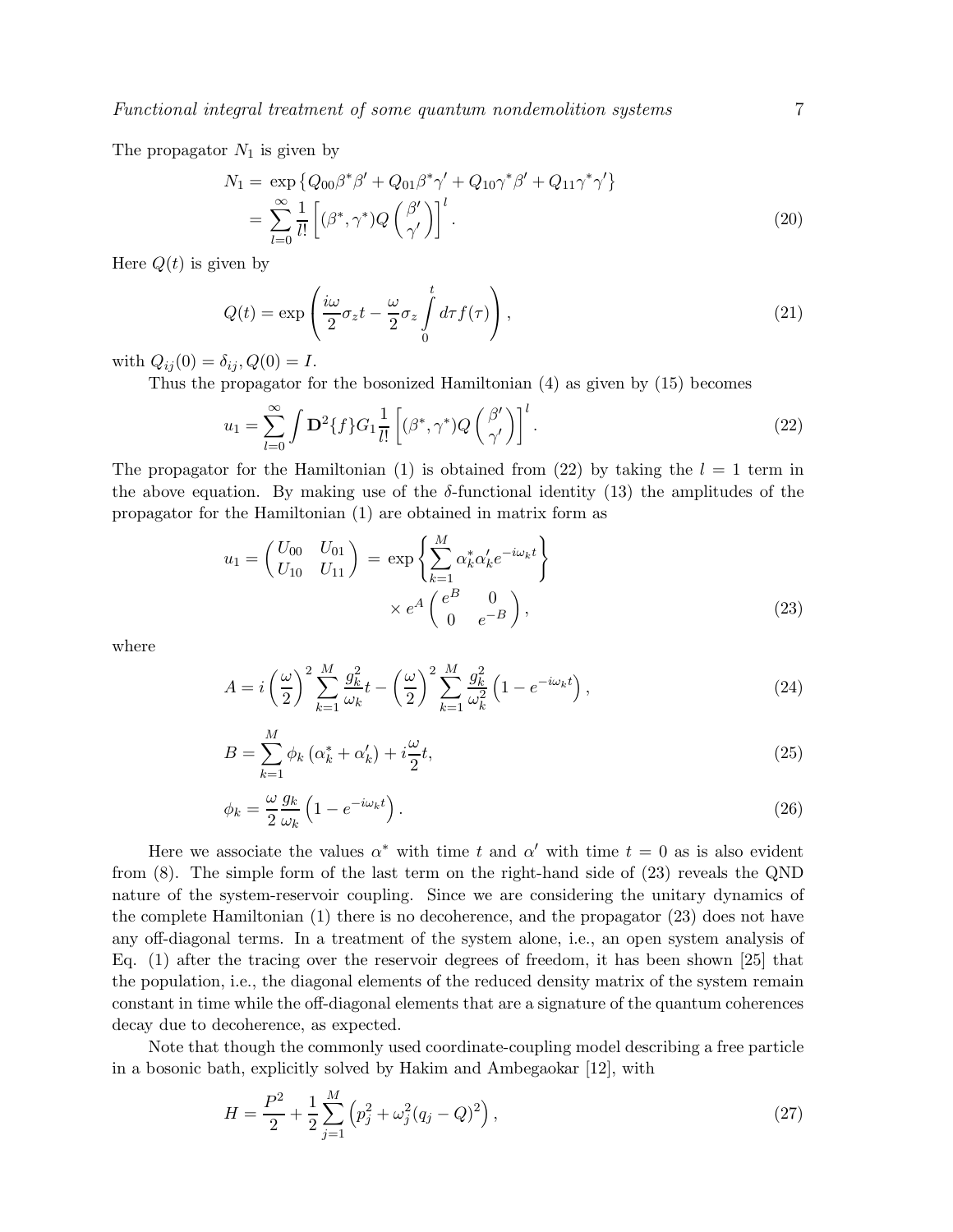is seemingly not of the QND type, it can be shown to be unitarily equivalent to a Hamiltonian of the QND type as follows:

$$
U_2 U_1 H U_1^{\dagger} U_2^{\dagger} = \frac{P^2}{2} + P \sum_{j=1}^{M} \omega_j q_i + \frac{1}{2} \sum_{j=1}^{M} \left( p_j^2 + \omega_j^2 q_j^2 \right) + \frac{1}{2} \left( \sum_{j=1}^{M} \omega_j q_j \right)^2, \tag{28}
$$

where  $U_1$  and  $U_2$  are the unitary operators

$$
U_1 = \exp\left[\frac{i\pi}{2\hbar}\sum_{j=1}^{M}\left(\frac{p_j^2}{2\omega_j} + \frac{1}{2}\omega_j q_j^2\right)\right],\tag{29}
$$

$$
U_2 = \exp\left[\frac{-i}{\hbar}Q\sum_{j=1}^{M}\omega_j q_j\right].
$$
\n(30)

The above Hamiltonian (28) is of the QND type with  $[H_S, H_{SR}] = [P^2/2, P \sum^M$  $\sum_{j=1} \omega_j q_j ] = 0.$  It is commonly known as the velocity-coupling model [29].

#### 2.1. An external mode in resonance with the atomic transition

In this subsection we consider a Hamiltonian which is a variant of the one in (1):

$$
H_2 = \frac{\hbar\omega}{2}\sigma_z + \hbar\Omega a^\dagger a - \frac{\hbar\Omega}{2}\sigma_z
$$
  
+ 
$$
\sum_{k=1}^M \hbar\omega_k b_k^\dagger b_k + \frac{\hbar\omega}{2} \sum_{k=1}^M g_k (b_k + b_k^\dagger) \sigma_z.
$$
 (31)

Here

$$
\Omega = 2\vec{\epsilon} \cdot \vec{d}^*,\tag{32}
$$

where  $\vec{d}$  is the dipole transition matrix element and  $\vec{\epsilon}$  comes from the field strength of the external driving mode  $\vec{E}_L(t)$  such that

$$
\vec{E}_L(t) = \vec{\epsilon}e^{-i\omega t} + \vec{\epsilon}^*e^{i\omega t}.\tag{33}
$$

Here we have used the form  $-\frac{\Omega}{2}$  $\frac{\Delta I}{2}\sigma_z$ , associated with the external mode, instead of the usual form  $-\frac{\Omega}{2}$  $\frac{\partial Q}{\partial x}$  and (31) is of a QND type. Proceeding as in section 2 and introducing the symbol  $\nu^*$  for the Bargmann representation of the external mode  $a^{\dagger}$  we have the amplitudes of the propagator for (31) in matrix form as

$$
u_2 = \begin{pmatrix} U_{00} & U_{01} \\ U_{10} & U_{11} \end{pmatrix} = \exp\left\{ \sum_{k=1}^M \alpha_k^* \alpha_k' e^{-i\omega_k t} \right\} \times \exp\left\{ \nu^* \nu' e^{-i\Omega t} \right\} e^A \begin{pmatrix} e^{B_2} & 0 \\ 0 & e^{-B_2} \end{pmatrix},
$$
\n(34)

where  $A$  is as in Eq. (24),

$$
B_2 = \sum_{k=1}^{M} \phi_k \left( \alpha_k^* + \alpha_k' \right) + i \left( \frac{\omega - \Omega}{2} \right) t,\tag{35}
$$

and  $\phi_k$  is as in Eq. (26).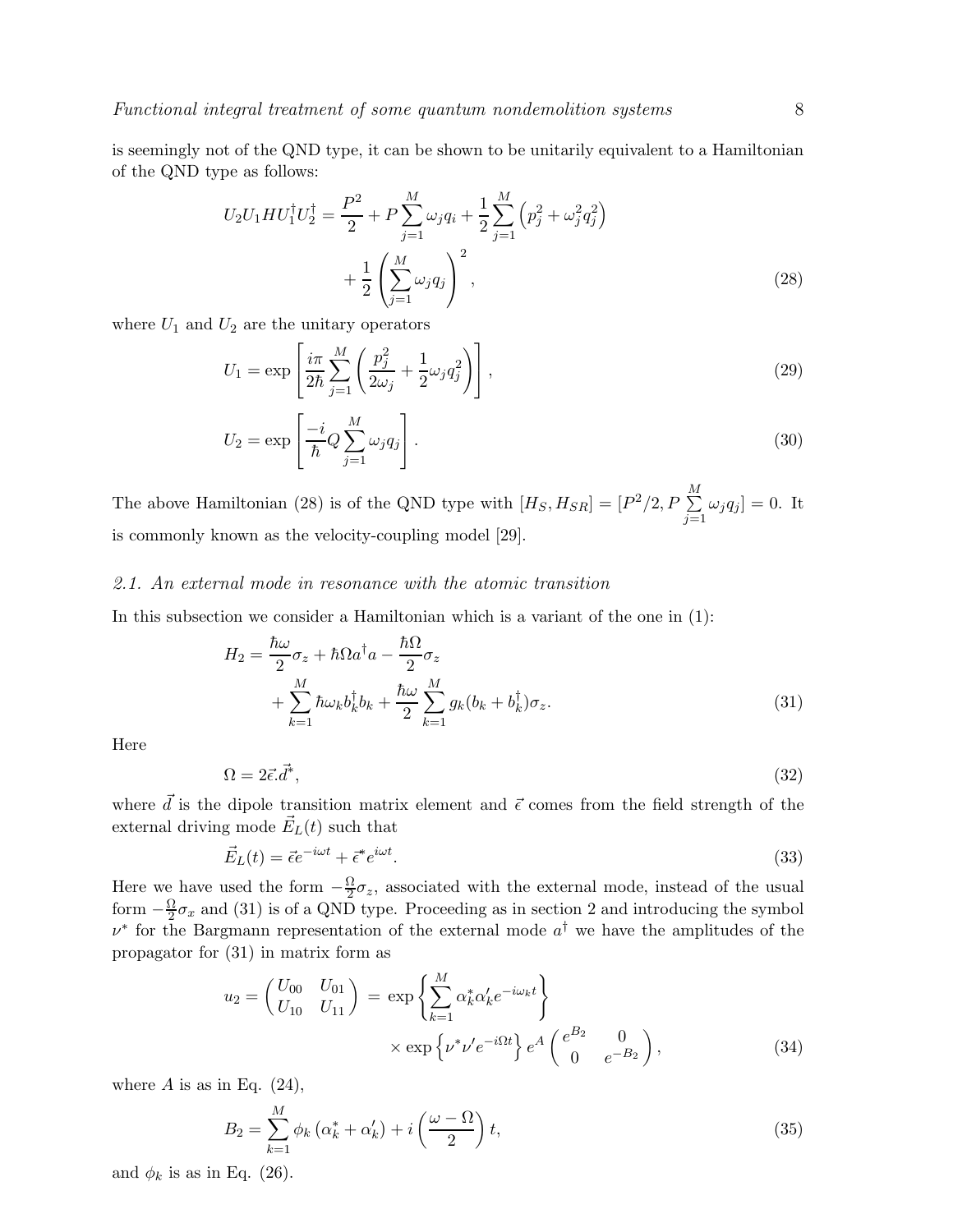# 2.2. Non-QND spin-Bose problem

In this subsection we consider a Hamiltonian that is a variant of the spin-Bose problem [22, 27, 23]. This addresses a number of problems of importance such as the interaction of the electromagnetic field modes with a two-level atom [30, 31]. Another variant of the spin-Bose problem has been used for treating problems of phase transitions [32, 33] and also to the tunnelling through a barrier in a potential well [34]. Our Hamiltonian is

$$
H_3 = \frac{\hbar\omega}{2}\sigma_z + \sum_{k=1}^M \hbar\omega_k b_k^\dagger b_k + \frac{\hbar\omega}{2}\sum_{k=1}^M g_k(b_k + b_k^\dagger)\sigma_x.
$$
\n(36)

This could describe, for example, the interaction of M modes of the electromagnetic field with a two-level atom via a dipole interaction. This has a form similar to Eq. (1) except that here the system-environment coupling is via  $\sigma_x$  rather than  $\sigma_z$ . This makes the Hamiltonian (36) a non-QND variant of the Hamiltonian (1). We proceed as in Section II with  $H_{N_1}$  (17) now given by

$$
H_{N_1} = \frac{\hbar\omega}{2} \left( \gamma^* \frac{\partial}{\partial \gamma^*} - \beta^* \frac{\partial}{\partial \beta^*} \right) + i \frac{\hbar\omega}{2} f(t) \left( \gamma^* \frac{\partial}{\partial \beta^*} + \beta^* \frac{\partial}{\partial \gamma^*} \right). \tag{37}
$$

The propagator for  $H_{N_1}$  (37) has the same form as  $N_1$  (20) but with Q now satisfying the equation

$$
\frac{\partial}{\partial t}Q = \frac{i\omega}{2}\sigma_z Q + \frac{\omega}{2}f(t)\sigma_x Q,\tag{38}
$$

with  $Q_{ij}(0) = \delta_{ij}$ ,  $Q(0) = I$ . This is solved recursively to yield the series solution

$$
Q(t) = \sum_{n=0}^{\infty} Q^{(n)}(t),
$$
  
\n
$$
Q^{(n)}(t) = \left(\frac{i\omega}{2}\sigma_z\right)^n \int_0^t d\tau_n \int_0^{\tau_n} d\tau_{n-1}...\int_0^{\tau_2} d\tau_1
$$
  
\n
$$
\times \exp\left[\frac{\omega}{2}\sigma_x \left(\int_0^{\tau_1} - \int_{\tau_1}^{\tau_2} + ... + (-1)^n \int_{\tau_n}^t \right) d\tau f(\tau)\right].
$$
\n(39)

Using Eq. (39) and proceeding as before, we obtain the amplitudes of the propagator for the Hamiltonian (36) in matrix form as

$$
u_3 = \begin{pmatrix} U_{00} & U_{01} \\ U_{10} & U_{11} \end{pmatrix}
$$
  
=  $\exp\left\{\sum_{k=1}^M \alpha_k^* \alpha'_k e^{-i\omega_k t}\right\}$   
 $\times \sum_{n=0}^\infty \left(\frac{i\omega}{2}\right)^n \int_0^t d\tau_n \int_0^{\tau_n} d\tau_{n-1} \dots \int_0^{\tau_2} d\tau_1 \exp\left\{\kappa^{(n)}\right\}$   
 $\times \begin{pmatrix} \cosh\left(\chi^{(n)}\right) & \sinh\left(\chi^{(n)}\right) \\ (-1)^n \sinh\left(\chi^{(n)}\right) & (-1)^n \cosh\left(\chi^{(n)}\right) \end{pmatrix},$  (40)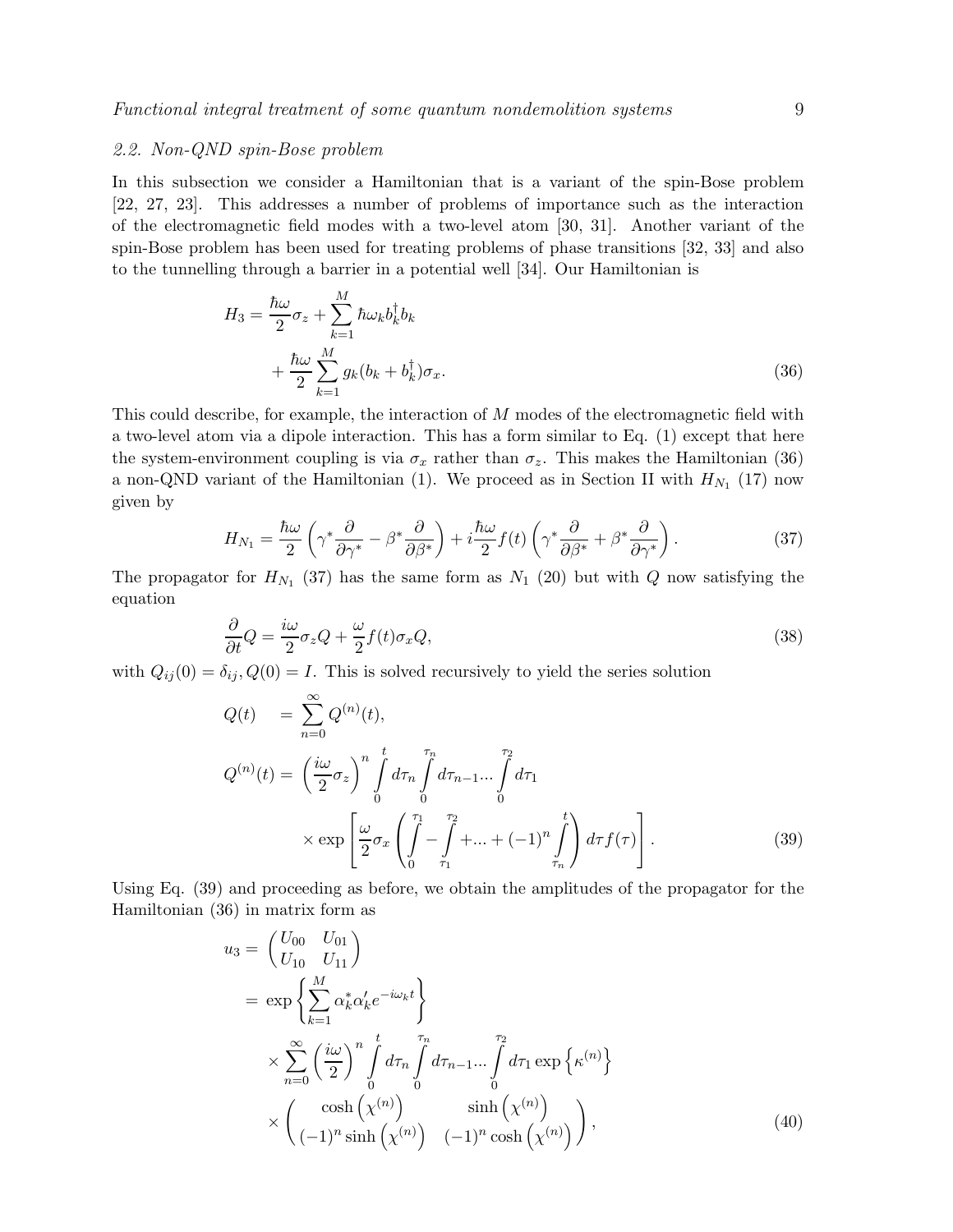where

$$
\kappa^{(n)} = -\left(\frac{\omega}{2}\right)^2 \sum_{k=1}^M \frac{g_k^2}{\omega_k^2} \left[ (2n+1) - i\omega_k t + (-1)^{n+1} e^{-i\omega_k t} - 2 \sum_{l=1}^n (-1)^{l+1} e^{-i\omega_k \tau_l} + 2(-1)^n \sum_{l=1}^n (-1)^{l+1} e^{-i\omega_k (t-\tau_l)} + 4 \sum_{p=2}^n \sum_{q=1}^{p-1} (-1)^{p+q} e^{-i\omega_k (\tau_p - \tau_q)} \right],
$$
\n(41)

and

$$
\chi^{(n)} = -\frac{\omega}{2} \sum_{k=1}^{M} \frac{g_k}{\omega_k} \left[ \left( \alpha'_k + (-1)^n \alpha_k^* \right) \left( 1 + (-1)^{n+1} e^{-i\omega_k t} \right) + 2\alpha_k^* \sum_{l=1}^n (-1)^{l+1} e^{-i\omega_k (t-\tau_l)} - 2\alpha_k' \sum_{l=1}^n (-1)^{l+1} e^{-i\omega_k \tau_l} \right]. \tag{42}
$$

This agrees with the results obtained in [22, 27]. The matrix on the right-hand side of Eq. (40) contains diagonal as well as off-diagonal terms in contrast to the matrix on the right-hand side of Eq. (23) in which only diagonal elements are present. This is due to the non-QND nature of the system-bath interaction of the Hamiltonian described by Eq. (36) whose propagator is given by Eq.  $(40)$ , whereas Eq.  $(23)$  is the propagator of the Hamiltonian given by Eq.  $(1)$ where the system-bath interaction is of the QND type. The simpler form of the structure of the propagator (23) compared to the non-QND propagator (40) reflects on the simplification in the dynamics due to the QND nature of the coupling.

#### 3. Bath of spins

Now we consider the case where the reservoir is composed of spin-half or two-level systems, as has been dealt with by Shao and collaborators in the context of QND systems [18] and also quantum computation [35], and for a nanomagnet coupled to nuclear and paramagnetic spins [19]. The total Hamiltonian is taken as

$$
H_4 = H_S + H_R + H_{SR}
$$
  
=  $\frac{\hbar \omega}{2} S_z + \sum_{k=1}^M \hbar \omega_k \sigma_{zk} + \frac{\hbar \omega}{2} \sum_{k=1}^M c_k \sigma_{xk} S_z.$  (43)

Here we use  $S_z$  for the system and  $\sigma_{zk}, \sigma_{xk}$  for the bath. Since  $[H_S, H_{SR}] = 0$ , we have a QND Hamiltonian. In the Bargmann representation, we associate the variable  $\beta^*$  with the spin-down state and the variable  $\gamma^*$  with the spin-up state for the bath variables, and we have

$$
\sigma_z \longrightarrow \gamma^* \frac{\partial}{\partial \gamma^*} - \beta^* \frac{\partial}{\partial \beta^*},
$$
  
\n
$$
\sigma_x \longrightarrow \gamma^* \frac{\partial}{\partial \beta^*} + \beta^* \frac{\partial}{\partial \gamma^*}.
$$
\n(44)

Similarly, the bosonization of the system variable gives

$$
S_z \longrightarrow \xi^* \frac{\partial}{\partial \xi^*} - \theta^* \frac{\partial}{\partial \theta^*},\tag{45}
$$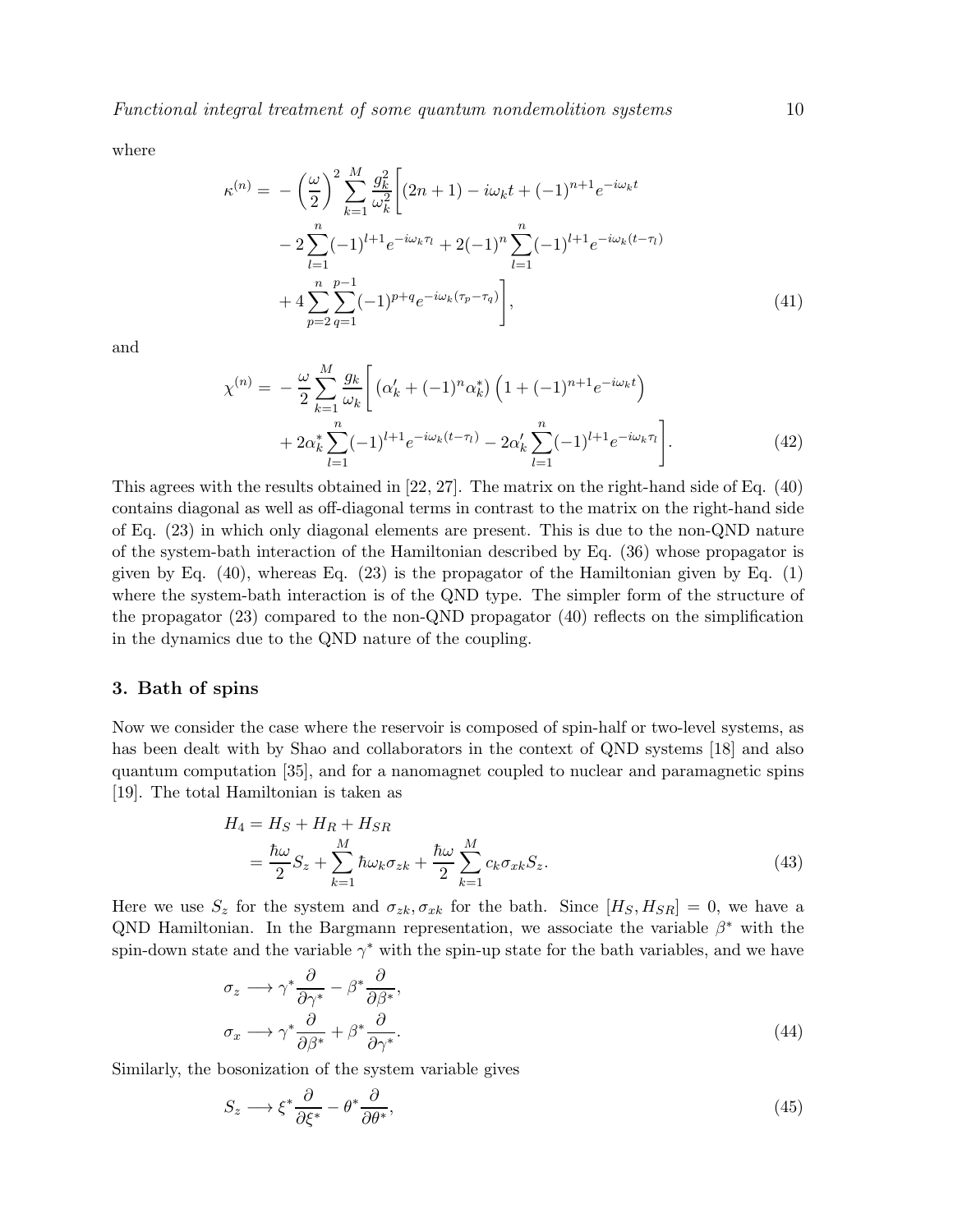where the variable  $\theta^*$  is associated with the spin-down state and the variable  $\xi^*$  with the spin-up state. The bosonized form of the Hamiltonian (43) is given by

$$
H_{B_4} = \frac{\hbar\omega}{2} \left( \xi^* \frac{\partial}{\partial \xi^*} - \theta^* \frac{\partial}{\partial \theta^*} \right) + \sum_{k=1}^M \hbar\omega_k \left( \gamma_k^* \frac{\partial}{\partial \gamma_k^*} - \beta_k^* \frac{\partial}{\partial \beta_k^*} \right) + \frac{\hbar\omega}{2} \sum_{k=1}^M c_k \left( \gamma_k^* \frac{\partial}{\partial \beta_k^*} + \beta_k^* \frac{\partial}{\partial \gamma_k^*} \right) \left( \xi^* \frac{\partial}{\partial \xi^*} - \theta^* \frac{\partial}{\partial \theta^*} \right).
$$
(46)

A particular solution of the Schrödinger equation for the bosonized Hamiltonian (46) is obtained by attaching amplitudes to the polynomial parts in the products

$$
U_4 = (\theta^* + \xi^*)(\theta' + \xi') \prod_{k=1}^M (\beta_k^* + \gamma_k^*) (\beta_k' + \gamma_k').
$$
\n(47)

The initial state for the expanded propagator associated with the bosonized Hamiltonian (46) is

$$
U(t=0) = \exp\{\theta^*\theta' + \xi^*\xi'\}\prod_{k=1}^M \exp\{\beta_k^*\beta_k' + \gamma_k^*\gamma_k'\}.
$$
 (48)

Using (8), the propagator for the bosonized Hamiltonian (46) is

$$
u_4(\theta^*, \xi^*, \beta^*, \gamma^*, t; \theta', \xi', \beta', \gamma', 0) = \prod_{k=1}^M \int \mathbf{D}^2 \{\theta\} \mathbf{D}^2 \{\xi\} \mathbf{D}^2 \{\beta_k\} \mathbf{D}^2 \{\gamma_k\}
$$
  
\n
$$
\times \exp \left\{ \sum_{0 \leq \tau < t} \left[ \theta^*(\tau + \theta(\tau) + \xi^*(\tau + \xi(\tau)) + \beta_k(\tau + \xi(\tau)) \right] \right\}
$$
  
\n
$$
- i \frac{\omega}{2} \int_0^t d\tau \left[ \xi^*(\tau + \xi(\tau) - \theta^*(\tau + \theta(\tau)) \right]
$$
  
\n
$$
- i \int_0^t d\tau \omega_k \left[ \gamma_k^*(\tau + \xi(\tau) - \beta_k^*(\tau + \xi(\tau)) \right]
$$
  
\n
$$
- i \frac{\omega}{2} \int_0^t d\tau c_k \left[ \gamma_k^*(\tau + \xi(\tau) - \beta_k^*(\tau + \xi(\tau)) \right]
$$
  
\n
$$
\times \left[ \xi^*(\tau + \xi(\tau) - \theta^*(\tau + \theta(\tau)) \right] \right\}.
$$
  
\n(49)

On the left-hand side of Eq. (49),  $\beta^*$ ,  $\gamma^*$  are vectors with components  $\{\beta_k\}$  and  $\{\gamma_k\}$ , respectively. Now we introduce a complex auxiliary field  $f(\tau)$  to decouple the interaction term in  $(49)$  as

$$
\exp\left(-i\frac{\omega}{2}\int_{0}^{t}d\tau c_{k}\left[\gamma_{k}^{*}(\tau+\beta_{k}(\tau)+\beta_{k}^{*}(\tau+\gamma_{k}(\tau))\left[\xi^{*}(\tau+\xi(\tau)-\theta^{*}(\tau+\theta(\tau))\right]\right)\right)
$$

$$
=\int D^{2}\{f\}\exp\left[-i\int_{0}^{t}d\tau f^{*}(\tau)c_{k}\left(\gamma_{k}^{*}(\tau+\beta_{k}(\tau)+\beta_{k}^{*}(\tau+\gamma_{k}(\tau))\right)\right]
$$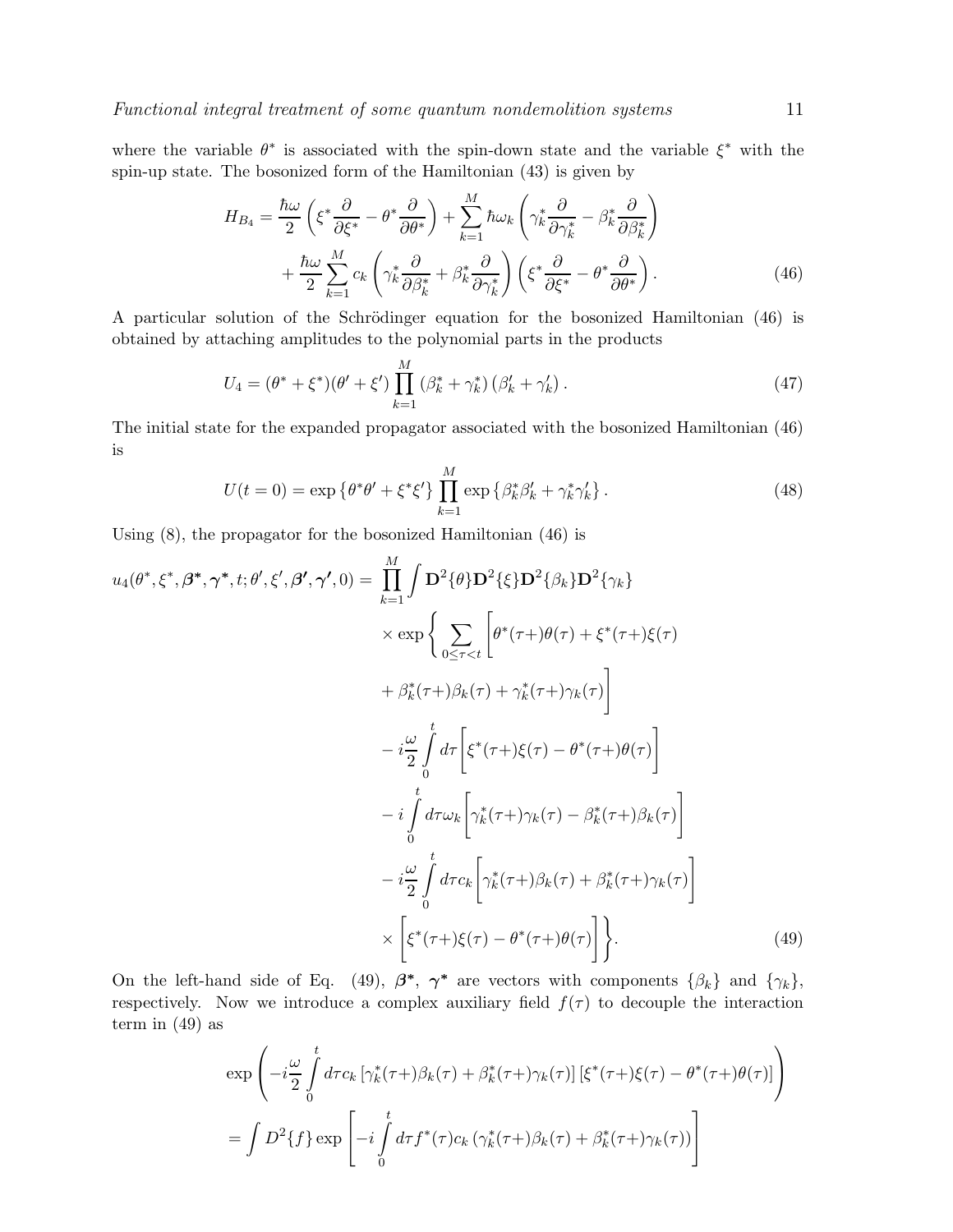Functional integral treatment of some quantum nondemolition systems 12

$$
\times \exp\left[\int\limits_0^t d\tau f(\tau)\frac{\omega}{2}\left(\xi^*(\tau+\xi(\tau)-\theta^*(\tau+\theta(\tau))\right)\right].\tag{50}
$$

Using (50) in (49) the propagator for the bosonized Hamiltonian (46) becomes

$$
u_4(\theta^*, \xi^*, \beta^*, \gamma^*, t; \theta', \xi', \beta', \gamma', 0) = \prod_{k=1}^M \int D^2\{f\} M_1(\theta^*, \xi^*, t; \theta', \xi', 0; [f]) \times N_{1_k}(\beta_k^*, \gamma_k^*, t; \beta_k', \gamma_k', 0; [f^*]),
$$
\n(51)

where  $\mathcal{M}_1$  is the propagator for

$$
H_{M_1} = \frac{\hbar\omega}{2} \left( \xi^* \frac{\partial}{\partial \xi^*} - \theta^* \frac{\partial}{\partial \theta^*} \right) + \frac{i\hbar\omega}{2} f(t) \left( \xi^* \frac{\partial}{\partial \xi^*} - \theta^* \frac{\partial}{\partial \theta^*} \right),\tag{52}
$$

and  $N_{1_k}$  is the propagator for

$$
H_{N_{1k}} = \hbar\omega_k \left( \gamma_k^* \frac{\partial}{\partial \gamma_k^*} - \beta_k^* \frac{\partial}{\partial \beta_k^*} \right) + \hbar f^*(t)c_k \left( \gamma_k^* \frac{\partial}{\partial \beta_k^*} + \beta_k^* \frac{\partial}{\partial \gamma_k^*} \right). \tag{53}
$$

Here the propagator  $M_1$  is

$$
M_1 = \sum_{p=1}^{\infty} \frac{1}{p!} \left[ \left( \theta^*, \xi^* \right) \tilde{Q} \left( \frac{\theta'}{\xi'} \right) \right]^p, \tag{54}
$$

where  $\widetilde{Q}$  is given by

$$
\widetilde{Q}(t) = \exp\left(\frac{i\omega}{2}S_z t - \frac{\omega}{2}S_z \int_0^t d\tau f(\tau)\right),\tag{55}
$$

with  $Q_{ij}(0) = \delta_{ij}, Q(0) = I.$ 

The propagator  $N_{1_k}$  is

$$
N_{1_k} = \sum_{l=0}^{\infty} \frac{1}{l!} \left[ \left( \beta_k^*, \gamma_k^* \right) Q^k \left( \frac{\beta_k'}{\gamma_k'} \right) \right]^l, \tag{56}
$$

where  $Q^k$  satisfies the equation

$$
\frac{\partial}{\partial t} Q^k = i \left( \omega_k \sigma_{z_k} - f^*(t) c_k \sigma_{x_k} \right) Q^{(k)}.
$$
\n(57)

This equation can be solved recursively to give

$$
Q^{k}(t) = \sum_{n=0}^{\infty} Q^{k(n)}(t),
$$
\n(58)

with

$$
Q^{k(0)}(0) = I, \quad Q^{k(n)}(0)(n \neq 0) = 0,
$$
\n(59)

$$
Q^{k(n)}(t) = (i\omega_k \sigma_{z_k})^n \int_0^t d\tau_n \int_0^{\tau_n} d\tau_{n-1} ... \int_0^{\tau_2} d\tau_1
$$
  
 
$$
\times \exp\left(-i\sigma_{x_k} c_k \left(\int_0^{\tau_1} - \int_{\tau_1}^{\tau_2} + ... + (-1)^n \int_{\tau_n}^t \right) d\tau f^*(\tau)\right).
$$
 (60)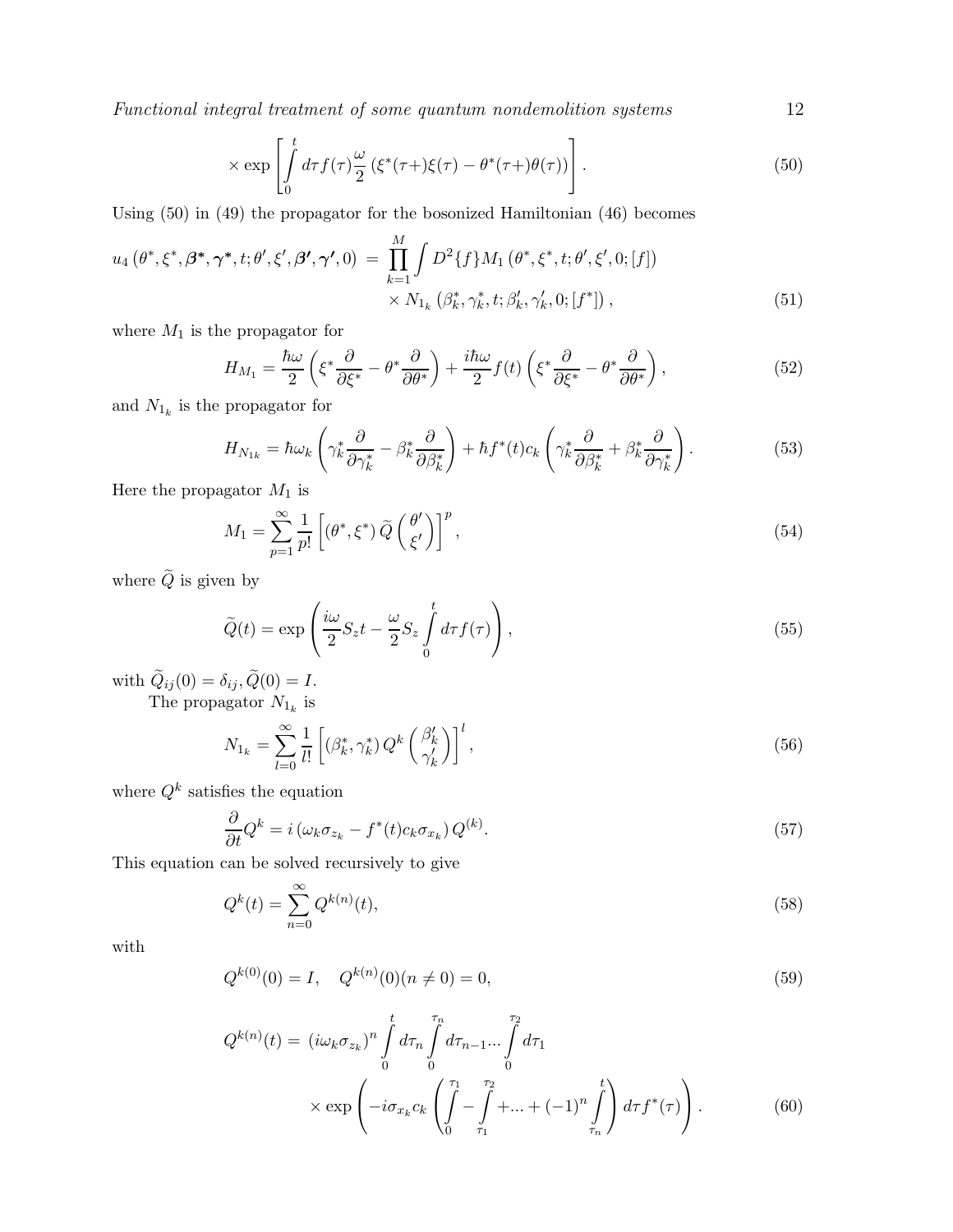Using Eqs. (54), (56) with  $p = 1$ ,  $l = 1$ , respectively, in Eq. (51) and making use of Eqs. (55), (58), (59), (60) along with the  $\delta$ -functional identity (13), the amplitudes of the propagator for the Hamiltonian (43) are obtained in matrix form (in the Hilbert space of  $H_R$ ) as

$$
u_4 = \begin{pmatrix} U_{00} & U_{01} \\ U_{10} & U_{11} \end{pmatrix} = \prod_{k=1}^M \sum_{n=0}^\infty (i\omega_k)^n \int_0^t d\tau_n \int_0^{\tau_n} d\tau_{n-1} \dots \int_0^{\tau_2} d\tau_1
$$
  
 
$$
\times e^{i\frac{\omega}{2} S_z t} \begin{pmatrix} \cos(\Theta^{k(n)}) & i \sin(\Theta^{k(n)}) \\ (-1)^n i \sin(\Theta^{k(n)}) & (-1)^n \cos(\Theta^{k(n)}) \end{pmatrix},
$$
 (61)

where

$$
\Theta^{k(n)} = \frac{\omega}{2} S_z c_k A_n,\tag{62}
$$

$$
A_n = \sum_{j=1}^n (-1)^{j+1} 2\tau_j + (-1)^n t.
$$
\n(63)

Now if we expand the terms containing  $S_z$ , i.e., make an expansion in the system space, in Eq. (61) we get terms such as

$$
e^{i\frac{\omega}{2}S_z t} \cos(\Theta^{k(n)}) = \cos(\frac{\omega}{2}c_k A_n) \begin{pmatrix} e^{i\frac{\omega}{2}t} & 0\\ 0 & e^{-i\frac{\omega}{2}t} \end{pmatrix}.
$$
 (64)

Here we have used the fact that

$$
e^{SzA} = \begin{pmatrix} e^A & o \\ 0 & e^{-A} \end{pmatrix}.
$$
 (65)

Similarly,

$$
e^{i\frac{\omega}{2}S_z t} i \sin(\Theta^{k(n)}) = i \sin(\frac{\omega}{2}c_k A_n) \begin{pmatrix} e^{i\frac{\omega}{2}t} & o \\ 0 & -e^{-i\frac{\omega}{2}t} \end{pmatrix}.
$$
 (66)

The above equations have only diagonal elements. We can see from the above equations that there are 16 amplitudes of the propagator for each mode k of the reservoir out of which only the energy-conserving terms are present due to the QND nature of the system-reservoir coupling.

#### 4. Discussions

We look closely at the forms of the propagators (23) and (61) of the QND type Hamiltonians (1) and (43), respectively. In the first case with an oscillator bath, Eq. (23) involves the matrix

$$
\begin{pmatrix} e^B & 0 \\ 0 & e^{-B} \end{pmatrix},
$$

where  $B$  is given by Eq. (25). This can be used to generate the following transformation in phase space:

$$
\begin{pmatrix} X \\ P \end{pmatrix} = \begin{pmatrix} e^B & 0 \\ 0 & e^{-B} \end{pmatrix} \begin{pmatrix} x \\ p \end{pmatrix}.
$$
 (67)

It can be easily seen from Eq. (67) that the Jacobian of the transformation is unity and it is a phase space area-preserving transformation. The first matrix on the right-hand side of (67) has the form of a 'squeezing' operation [36], which is an area-preserving (in phase space) canonical transformation coming out as an artifact of homogeneous linear canonical transformations [37].

In the second case of a spin bath, Eq. (61) involves the matrix

$$
R \equiv \begin{pmatrix} \cos \Theta^{k(n)} & i \sin \Theta^{k(n)} \\ (-1)^n i \sin \Theta^{k(n)} & (-1)^n \cos \Theta^{k(n)} \end{pmatrix},
$$
(68)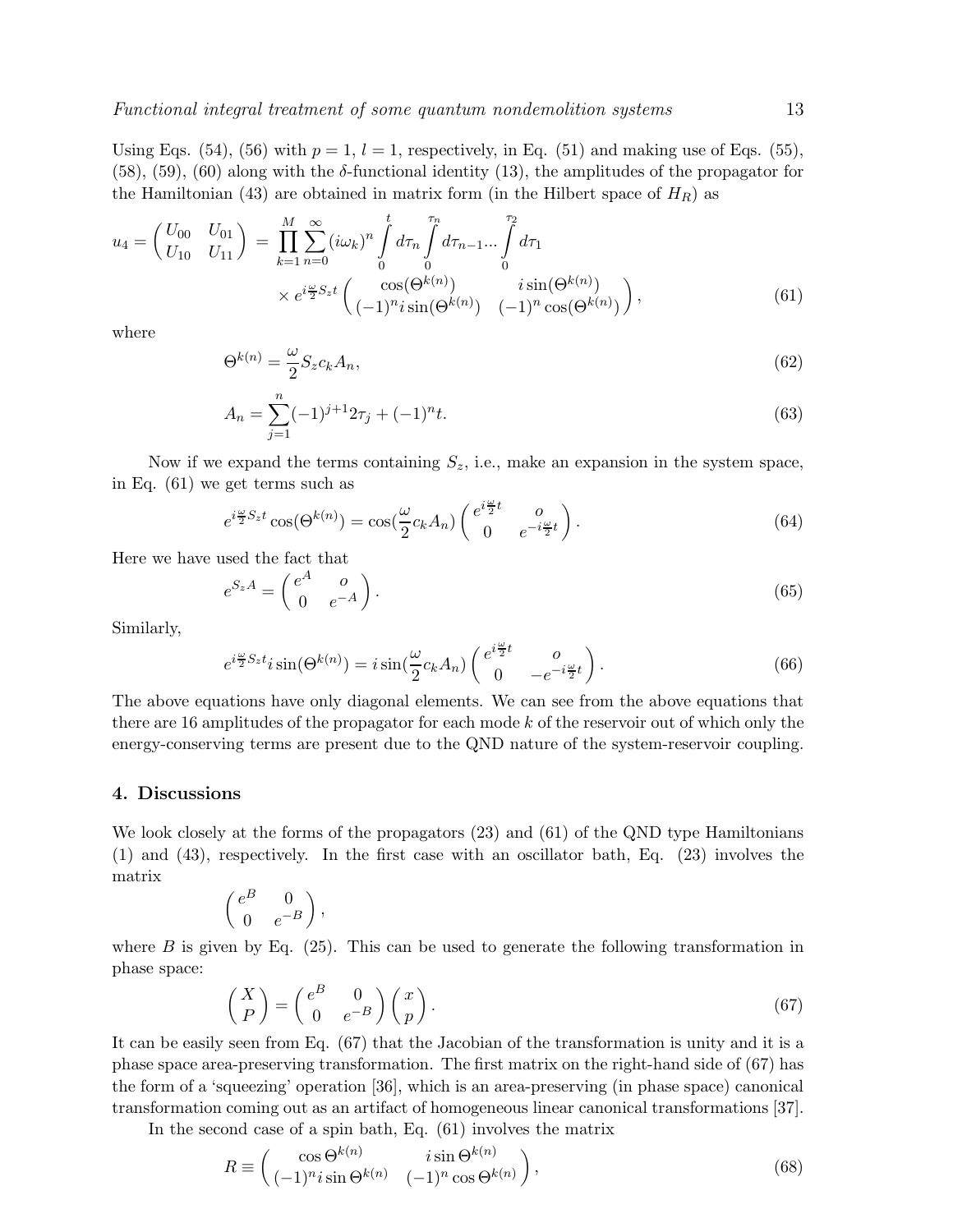Functional integral treatment of some quantum nondemolition systems 14

$$
\begin{pmatrix}\n\cos \Theta & i \sin \Theta \\
i \sin \Theta & \cos \Theta\n\end{pmatrix} = e^{i\Theta \sigma_x}.
$$
\n(69)

Using the Campbell-Baker-Hausdorff identity [38] this matrix can be shown to transform the spin vector  $\sigma = (\sigma_x, \sigma_y, \sigma_z)$  as

$$
e^{i\Theta\sigma_x} \begin{pmatrix} \sigma_x \\ \sigma_y \\ \sigma_z \end{pmatrix} e^{-i\Theta\sigma_x} = \begin{pmatrix} 1 & 0 & 0 \\ 0 & \cos 2\Theta & -\sin 2\Theta \\ 0 & \sin 2\Theta & \cos 2\Theta \end{pmatrix} \begin{pmatrix} \sigma_x \\ \sigma_y \\ \sigma_z \end{pmatrix}, \tag{70}
$$

i.e., the abstract spin vector is 'rotated' about the x-axis by an angle 2Θ. For n odd,  $(68)$ becomes (again writing  $\Theta^{k(n)}$  for particular n and k as  $\Theta$ )

$$
\begin{pmatrix}\n\cos\Theta & i\sin\Theta \\
-i\sin\Theta & -\cos\Theta\n\end{pmatrix} = \sigma_z \begin{pmatrix}\n\cos\Theta & i\sin\Theta \\
i\sin\Theta & \cos\Theta\n\end{pmatrix} = \sigma_z e^{i\Theta\sigma_x}.
$$
\n(71)

Thus the *n*-odd matrix is related to the *n*-even matrix by the spin-flipping energy. The above matrix transforms the spin vector  $\sigma$  as

$$
\sigma_z e^{i\Theta \sigma_x} \begin{pmatrix} \sigma_x \\ \sigma_y \\ \sigma_y \end{pmatrix} e^{-i\Theta \sigma_x} \sigma_z = e^{i\pi} \begin{pmatrix} 1 & 0 & 0 \\ 0 & \cos 2\Theta & \sin 2\Theta \\ 0 & \sin 2\Theta & -\cos 2\Theta \end{pmatrix} \begin{pmatrix} \sigma_x \\ \sigma_y \\ \sigma_z \end{pmatrix} . \tag{72}
$$

It can be easily seen from the right-hand side of the Eq. (72) that the determinant of the transformation of the spin vectors brought about by the  $n$ -odd matrix (71) has the value unity. It is well known that the determinant of a rotation matrix is unity [39]. Thus we see that the above transformation has the form of a rotation. Specifically, it can be seen that

$$
\sigma_z \begin{pmatrix} \cos 2\Theta & \sin 2\Theta \\ \sin 2\Theta & -\cos 2\Theta \end{pmatrix} = \begin{pmatrix} \cos 2\Theta & \sin 2\Theta \\ -\sin 2\Theta & \cos 2\Theta \end{pmatrix},
$$
(73)

and

$$
\begin{pmatrix}\n\cos 2\Theta & \sin 2\Theta \\
-\sin 2\Theta & \cos 2\Theta\n\end{pmatrix}^T = \begin{pmatrix}\n\cos 2\Theta & -\sin 2\Theta \\
\sin 2\Theta & \cos 2\Theta\n\end{pmatrix}.
$$
\n(74)

Here  $T$  stands for the transpose operation. From the above it is seen that the matrix (68) has the form of the operation of 'rotation', which is also a phase space areapreserving canonical transformation [36] and comes out as an artifact of homogeneous linear canonical transformations [37]. Any element of the group of homogeneous linear canonical transformations can be written as a product of a unitary and a positive transformation [40, 41], which in turn can be shown to have unitary representations (in the Fock space) of rotation and squeezing operations, respectively [37]. It is interesting that the propagators for the Hamiltonians given by Eqs. (1) and (43), one involving a two-level system coupled to a bath of harmonic oscillators and the other with a bath of two-level systems, are analogous to the squeezing and rotation operations, respectively.

### 5. Conclusions

In this paper we have investigated the forms of the propagators of some QND Hamiltonians commonly used in the literature, for example, for the study of decoherence in quantum computers. We have evaluated the propagators using the functional integral treatment relying on coherent state path integration. We have treated the cases of a two-level system interacting with a bosonic bath of harmonic oscillators (section 2), and a spin bath of two-level systems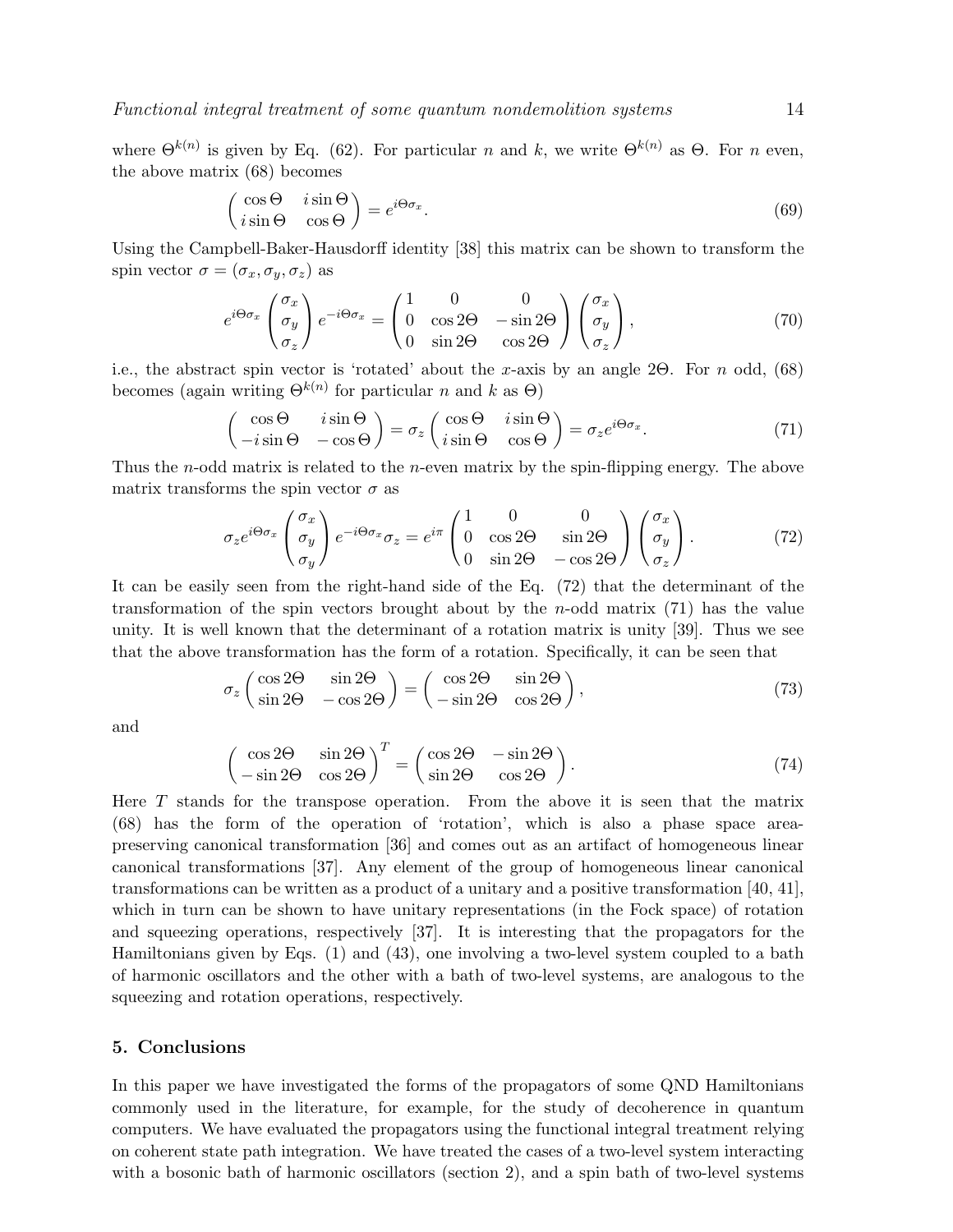(section 3). In each case the system-bath interaction is taken to be of the QND type, i.e., the Hamiltonian of the system commutes with the Hamiltonian describing the system-bath interaction. We have shown the commonly occuring free-particle coordinate coupling model to be unitarily equivalent to the free-particle velocity coupling model which is of the QND type. For the variants of the model in section 2, we have examined (a) the case where the two-level system in addition to interacting with the bosonic bath of harmonic oscillators is also acted upon by an external mode in resonance with the atomic transition (section 2.1), and (b) the non-QND spin-Bose problem (section 2.2), which could be used to describe the spin-Bose problem of the interaction of a two-level atom with the electromagnetic field modes in a cavity via a dipole interaction.

The evaluation of the exact propagators of these many body systems could, apart from their technical relevance, also shed some light onto the structure of QND systems. We have found an interesting analogue of the propagators of these many-body Hamiltonians to squeezing and to rotation, for the bosonic and spin baths, respectively. Every homogeneous linear canonical transformation can be factored into the rotation and squeezing operations and these cannot in general be mapped from one to the other – just as one cannot in general map a spin bath to an oscillator bath (or vice versa) – but together they span the class of homogeneous linear canonical transformations and are 'universal'. Squeezing and rotation, being artifacts of homogeneous linear canonical transformations, are both phasespace area-preserving transformations, and thus this implies a curious analogy between the energy-preserving QND Hamiltonians and the homogeneous linear canonical transformations. This insight into the structure of the QND systems would hopefully lead to future studies into this domain.

## Acknowledgments

It is a pleasure to acknowledge useful discussions with Joachim Kupsch. The School of Physical Sciences, Jawaharlal Nehru University, is supported by the University Grants Commission, India, under a Departmental Research Support scheme.

#### References

- [1] Caves C M, Thorne K D, Drever R W P, Sandberg V D and Zimmerman M 1980 *Rev. Mod. Phys.* 52 341
- [2] Bocko M F and Onofrio R 1996 *Rev. Mod. Phys.* 68 755
- [3] Onofrio R and Viola L 1998 *Phys. Rev. A* 58 69
- [4] Zurek W H 1984 *The Wave-Particle Dualism*, eds Diner S, Fargue D, Lochak G and Selleri F (Dordrecht: D. Reidel Publishing Company)
- [5] Walls D F and Milburn G J 1994 *Quantum Optics* (Berlin: Springer); Milburn G J and Walls D F 1983 *Phys. Rev.* A 28 2065
- [6] Orzel C, Tuchman A K, Fenselau M L, Yasuda M and Kasevich M A 2001 *Science* 291 2386
- [7] Kuzmich A, Bigelow N P and Mandel L 1998 *Europhys. Lett.* 42 481
- [8] Ford G W, Kac M and Mazur P 1965 *J. Math. Phys.* 6 504
- [9] Caldeira A O and Leggett A J 1983 *Physica A* bf 121 587
- [10] Zurek W H 1991 *Phys. Today* 44 36; Zurek W H 1993 *Prog. Theo. Phys.* 81 28
- [11] Feynman R P and Vernon F L 1963 *Ann. Phys. (N.Y.)* 24 118
- [12] Hakim V and Ambegaokar V 1985 *Phys. Rev.* A 32 423
- [13] Smith C M and Caldeira A O 1987 *Phys. Rev.* A 36 3509; *ibid* 1990 41 3103
- [14] Grabert H, Schramm P and Ingold G L 1988 *Phys. Rep.* 168 115